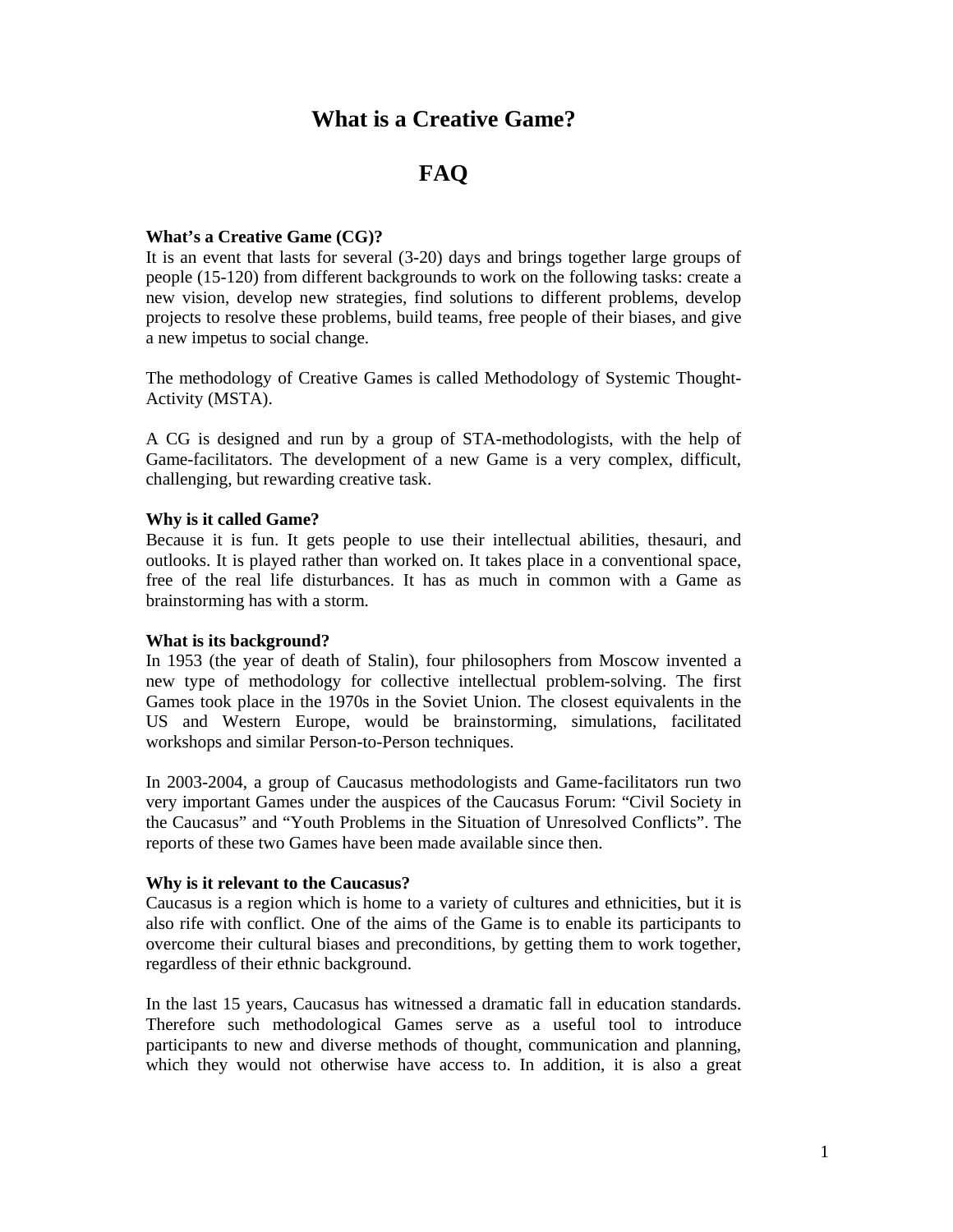opportunity for people from different backgrounds to share their knowledge and experiences with each other.

**Why is it relevant to the issues of civil society (CS)? –**CG can be used to address almost any issue/problem. It is particularly useful for the issues of concern for CS. In today's CIS building civil society has become one of the most important tasks. A developed CS is necessary to build just, prosperous and stable societies and polities. But the concept of civil society is difficult to define. It is an innovative social concept and a new social group for the CIS. CG, in its turn, is an innovative methodology which helps to define the interrelationship of CS with social and political processes which take place in the CIS. CS aims at critically evaluating social and political processes, diagnosing their shortcomings and helping other social and political actors, including state actors, to overcome them. CG is a tool/method that CS can use to achieve that purpose fast and effectively.

**Why is it relevant to conflict transformation (CT)? –**One of the main methods of conflict transformation is to convene representatives from opposing sides in a secure environment and allow them to discuss their issues, find out more about each other, build mutual trust, and go on to jointly discuss and find solutions to their problems. CT specialists aim to achieve this in many different ways: via "principled negotiations" methods, by transcending incompatible interests, etc. One of the major goals of these methods is to overcome the limitations of realpolitik paradigm (or its ethnonationalist modification) when dealing with conflict transformation.

The CG methodology allows the participants to work on a joint task not directly connected with the conflict, whilst putting aside their ethnic and political background. Participants in such a Game strive for intellectual and creative achievement rather than for power and superiority. Simultaneously, they establish new relationships and learn more about each other. During the Game, they experience working together, creating together and achieving together, and begin to feel that such joint work is possible. They become followers and implementers of the results of the Game. They remember the feeling of mutuality and co-existence after the Game, and cannot easily go back to a politically competitive paradigm.

#### **What is the role of a Game facilitator?**

S/he helps people to get rid of their prejudices by broadening their intellectual horizons. S/he leads the collective intellectual process in a Game group so that the process does not deviate from its route. S/he translates participants' ideas/concepts into the 'languages/vocabulary' of each team and into the 'language' of the Game. S/he helps the participants to learn the 'language' of the Game—which demands that every idea is drawn on the board rather than told to the group. S/he may be strict for example by challenging those who consider themselves experts on an issue, in order to demonstrate the limitations of their knowledge. S/he may interrupt/intervene when the group is deviating from the main intellectual point and break the trail of thought. At the same time s/he helps participants to play by opening up their creative capacities, which helps them feel empowered and become more creative.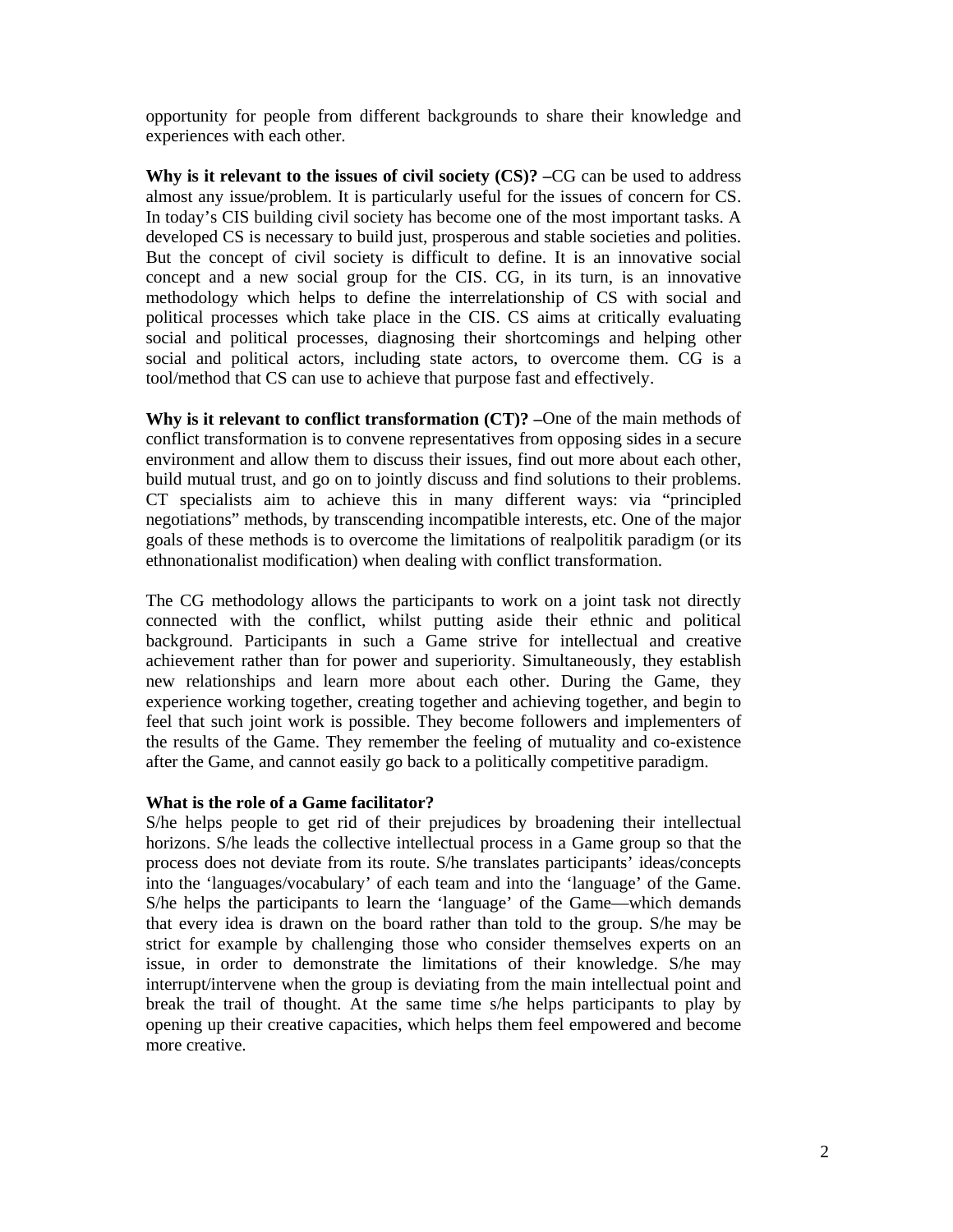#### **What are the results of a Game?**

'Tangible' results consist of the drawings produced during the Game, the minutes taken during the group presentations at joint sessions for all the groups, and the reports from the facilitators of the Game. This material encapsulates some of the intellectual value of the Game. The reports from the facilitators contain the main conclusions, recommendations and project ideas. However this written evidence is only the tip of the iceberg. The main result is the participants of the Game, who leave this event filled with new ideas and vision, with a belief that they can implement these new projects in partnership with the other side. The participants bear the fruits of the Game.

## **How to use them?**

In addition to concrete ideas, actual proposals and ways for solving problems, the Game provides a bird's eye on how to approach problems like those looked at during the event. For instance, after the Caucasus Youth Creative Game it became obvious that future large-scale youth programmes should be cross-border. They should work towards getting together different groups of young people to learn and find out more about each other, instead of being based in one society and culture, without any interaction with the outside. However if such programmes are set up inside a society, they should try and build up the capacity of youth to reach out to their neighbours. If one concentrates on building the identity of the youth in one society without creating a dialogue with the outside, that effort is likely to be wasted, and the identity, instead of being strengthened, will weaken. Vice versa: if one builds up the identity of one group in contact and communication with the other groups, their individual identities will be strengthened in the most effective, positive and inclusive way.

#### **Why other methods are insufficient to achieve the same result?**

Sometimes because of shortage of resources (time, money, people) conventional methods of problem solving can be too result-oriented, and fall short of a successful implementation. For instance, during the Caucasus Forum meeting regarding its 5 year long strategy in October-2003, one group worked on one of its main strategic activity lines, called confidence-building. This group was expected to determine which social groups from which Caucasus societies should meet together, in what order and what should be discussed. The group, however, used the Game facilitation technique and came to the conclusion that the main aim of confidence-building was to understand what is "confidence" and to build it up on different levels.

They recommended that this should be done through a series of interaction between the Forum leaders, with political elites, grassroots and peers in their own societies. The leader of the plenary was irritated because this conceptual result did not present a clear template on who should meet whom, when and with what purpose. Moreover, working inside one's own society for an all-Caucasus network devoted to confidence-building between the societies seemed to be a diversion and an unnecessary deviation.

Subsequent events however demonstrated that indeed whilst some circles of CS leaders in each Caucasus entity have already developed good and trustful relations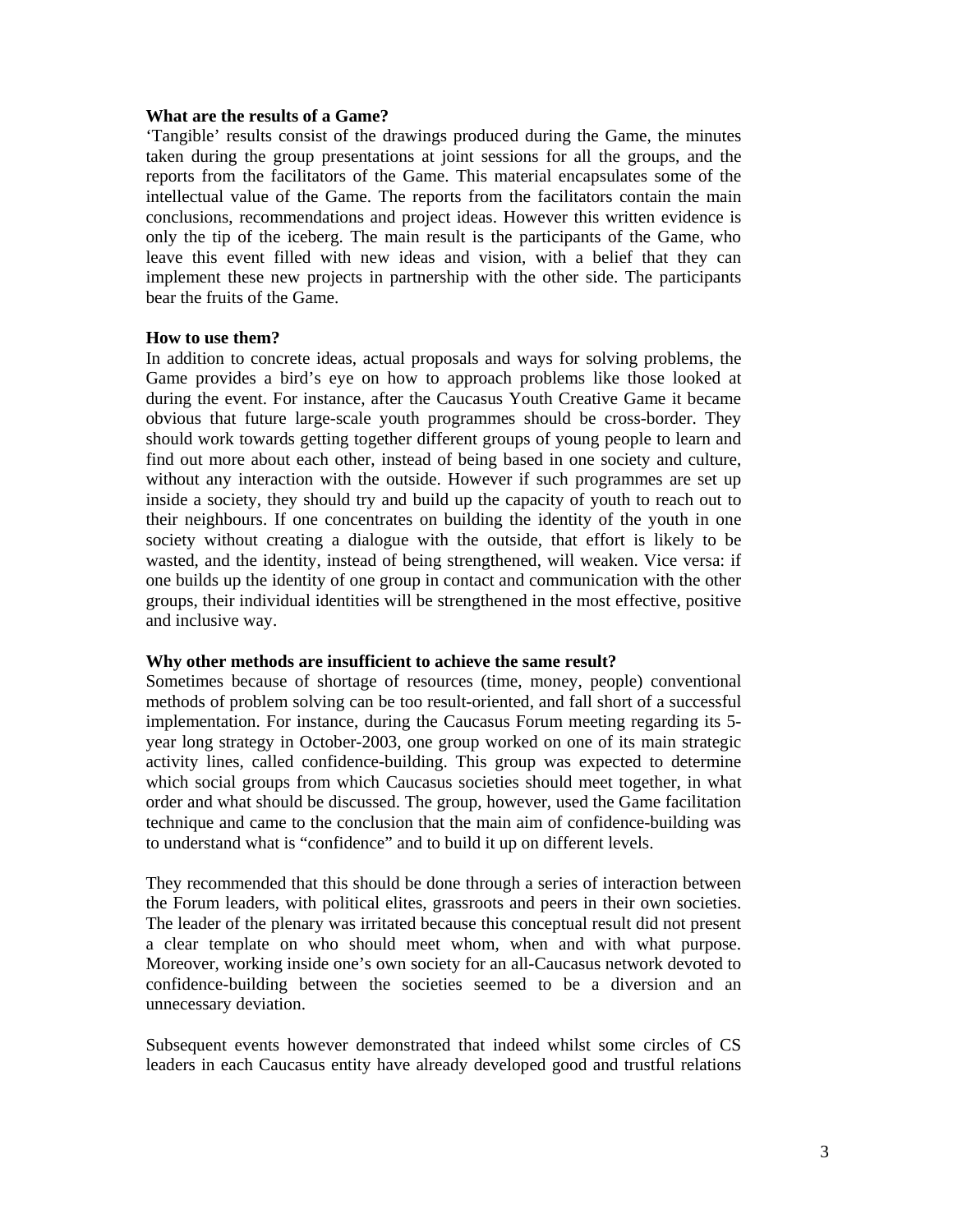with each other, but sometimes they do not yet enjoy full trust and confidence in their own societies. Without such a cross boundary dialogue, qualitative change will not take place.

In this way the CG method helped to diagnose and bring to the attention of CF leaders, decision-makers and the larger network an important strategic problem which would have otherwise passed unnoticed. After it was diagnosed, it became possible to plan a set of activities to address that problem.

# **Why does it seem so complex?**

This method is no more complex than, say, writing a more conventional project proposal aiming at a large-scale social and political impact (e.g., proposals for conflict transformation work of several years duration). Like with any other method, it has developed its own 'vocabulary' and tools which may appear to be inaccessible at first.

Writing a conventional project proposal, is, in fact, an even more complex undertaking. If you have not sufficiently looked at the HOW rather than only WHAT, or have written enough about the processes of implementation of the project - it will fail—and that understanding of responsibility makes it a very complex endeavour.

Good conflict transformation specialists know the importance of the PROCESS which, if wrong or left unattended will jeopardise results. The CG methodology offers a process which is well-thought through, has been tested over a number of years in different contexts, and is also fun and aesthetically attractive (the resulting multicolour drawings of ideas catch one's eye).

# **In which areas can it be used?**

The CG methodology can essentially be used in any area. It has been used in urban work, architecture, environmental work, ethnic conflict transformation, civil society development, legal work, organisational development, design, education, politics, economy, finances etc.

It is perhaps most successful when applied to organisational change (the results will be shared by the entire organisation and its environment, and implemented by the leadership); developing a joint vision, and reforming institutions. It can also be used to address scientific problems. In this case the method provides an environment in which scientists can spot which elements of the problem they have missed so far.

The Game may also help them solve problems which seemed irresolvable beforehand, make discoveries and invent new gadgets.

#### **What are its shortcomings?**

Not every participant will or is able to grasp the entire result of the Game. Therefore some of them may feel dissatisfied (while the majority feel even if not totally satisfied by the results, at least significantly intellectually refreshed).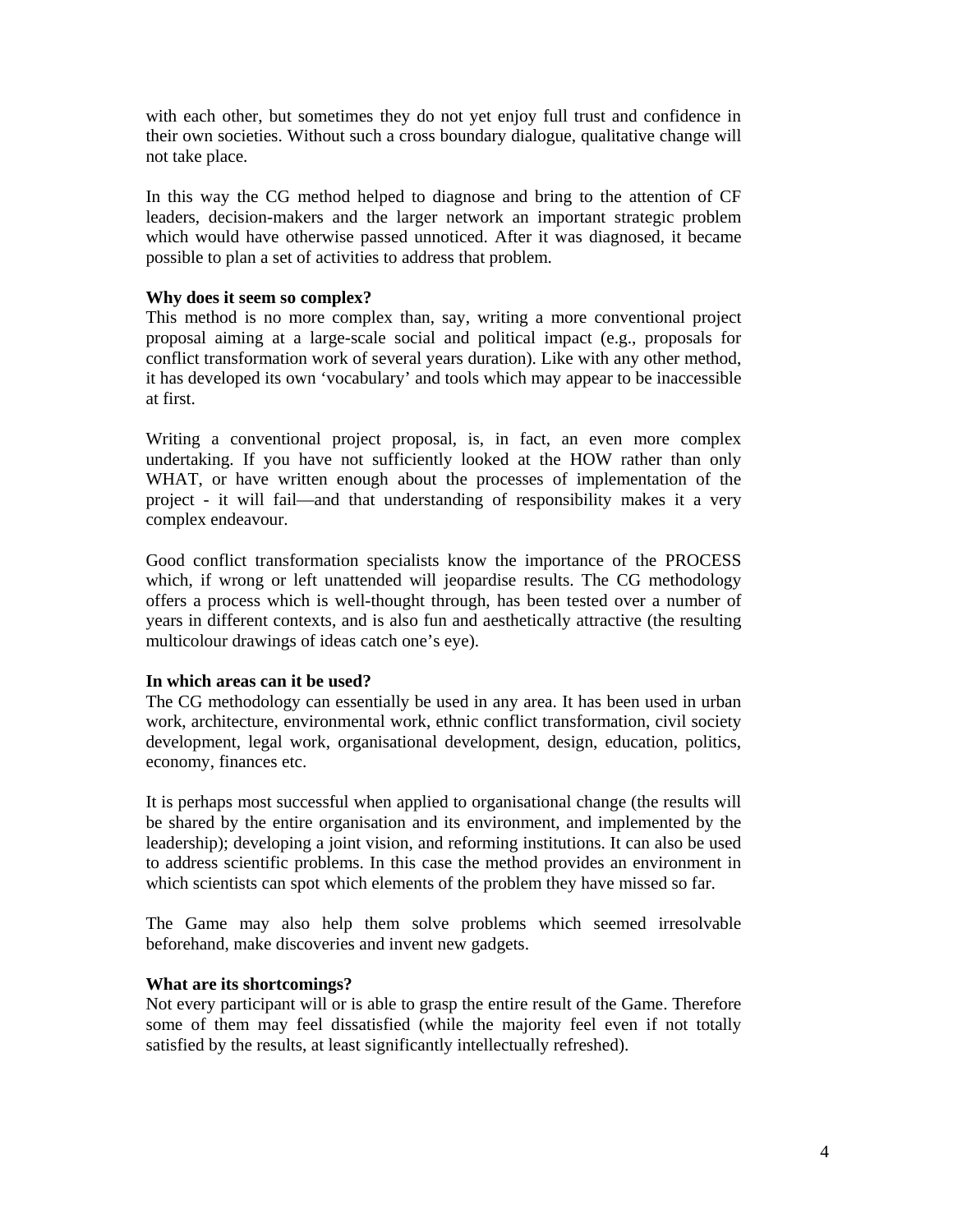If the participants are particularly intellectually weak or not numerous, the result of the Game may suffer.

People who did not take part in the Game may have difficulties in understanding its results. Those who have never taken part in such a Game may find it even more difficult to understand the conclusions of the Game, than those who have some experience of the Game.

Its results may be left unimplemented (for instance, when its recommendations go against the plans of the leadership of beneficiaries).

Game does not promise or provide easy solutions, but it brings about a feeling of unity among the participants which does not happen in the day-to-day life. Therefore some of those who took part in the Game may feel withdrawal symptoms when returning to their daily routines. In the context of conflict transformation they may experience psychological discomfort from the need to go back to the conflict biases, which they have freed themselves of during the Game. This may generate a need to build confidence between Game participants and the rest of their societies;-)

Sometimes the Game may frustrate those participants who link their personal authority to their professional expertise: the Game environment challenges professional expertise by trying to get people to put aside their prior knowledge in order to see new and untried opportunities.

## **Can this method be used in a more cost-effective way?**

CG is in fact very cost-effective: in a few days it achieves what organisations or institutions may try to accomplish in months or years (and many of them never do): a joint vision and several ways on how to move towards implementing it. However, if running a Game still seems too expensive, methodological seminars can be used instead.

Those who have taken part in Games can use this methodology in other areas of their activities. However, to gain the necessary skills, one has to patiently and openmindedly take part in one or more Games or in several seminars.

#### **Some opinions from the Game participants**

'Returning from the Game we cannot understand our peers because we speak totally different languages! We should increase the understanding with others via engaging them in the Game methodology'

'We learn how to think and how to love, and it becomes then impossible to 'delearn' it'

'Instead of being an Armenian or an Azerbaijani, a Georgian or an Abkhaz, we become brothers and sisters, mothers and sons'

'We cannot forget the feeling of total freedom and go on living as we did before the Game'